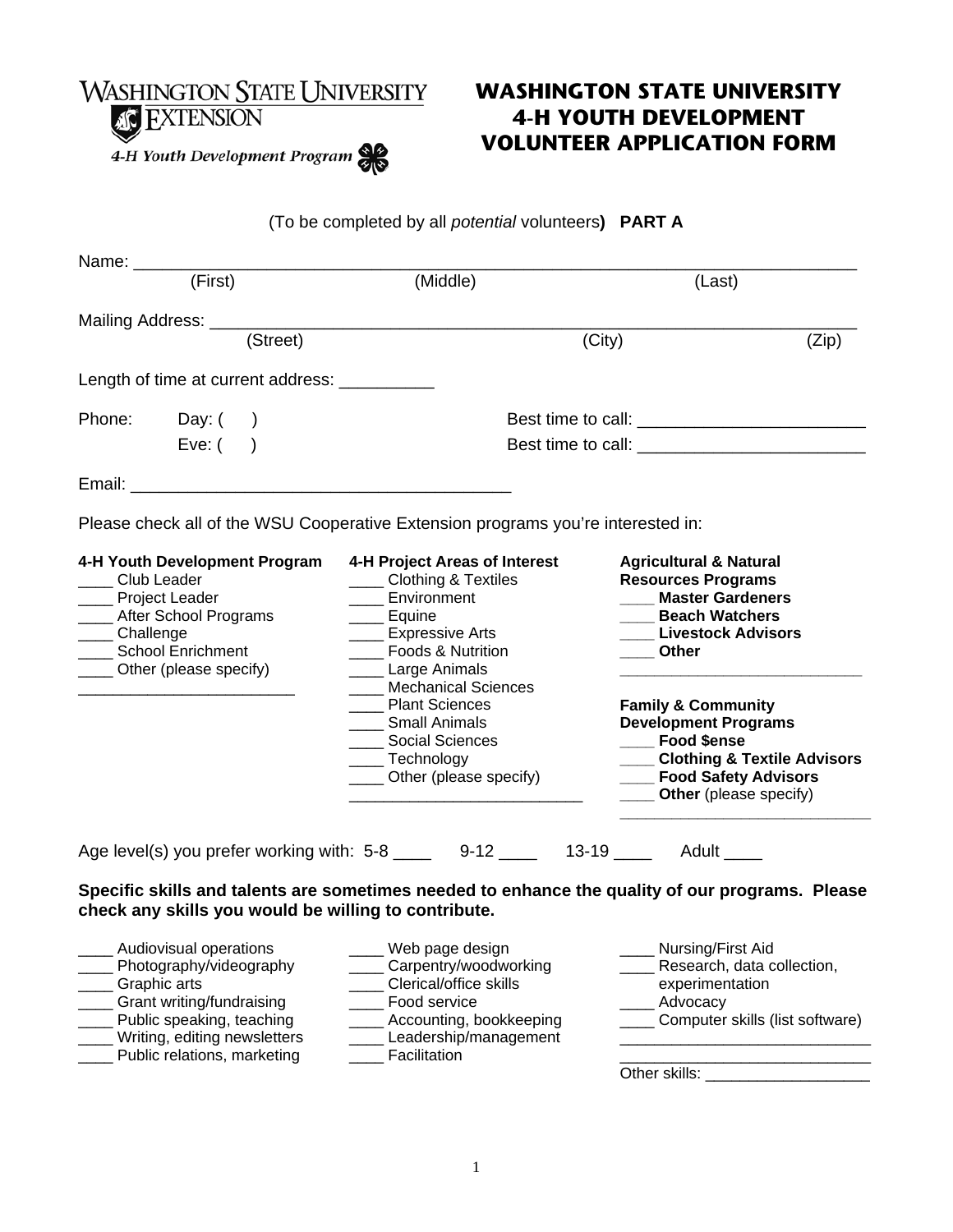If you are able to communicate in a language other than English, please list:

#### **Work, Education and Volunteer Experience** (please list most current experience first).

| Employer/Organization | <b>Position Title/Volunteer Role</b> | Year(s) |
|-----------------------|--------------------------------------|---------|
|                       |                                      |         |
|                       |                                      |         |
|                       |                                      |         |

#### **Media Release**

I understand that photos and video/audio recordings of me may be made during 4-H meetings, events and activities that maybe used in whole or in part by WSU Extension to promote the 4-H Youth Development Program

#### **Evaluations**

I understand that youth and adult participants at 4-H meetings, events and activities may be asked to complete an evaluation. Completion of the evaluations is always optional.

#### **Training**

If accepted as a WSU Volunteer in the 4-H Youth Development Program, I agree to complete the basic orientation and training program required of all WSU Extension 4-H Volunteers. In addition, I understand that additional training requirements may vary in each county and with specific volunteer positions.

Extension programs and policies are consistent with federal and state laws and regulations on nondiscrimination regarding race, sex, religion, age, color, creed, national or ethnic origin; physical, mental or sensory disability; marital status, sexual orientation, or status as a Vietnam-era or disabled veteran. Evidence of noncompliance may be reported through your local Extension office.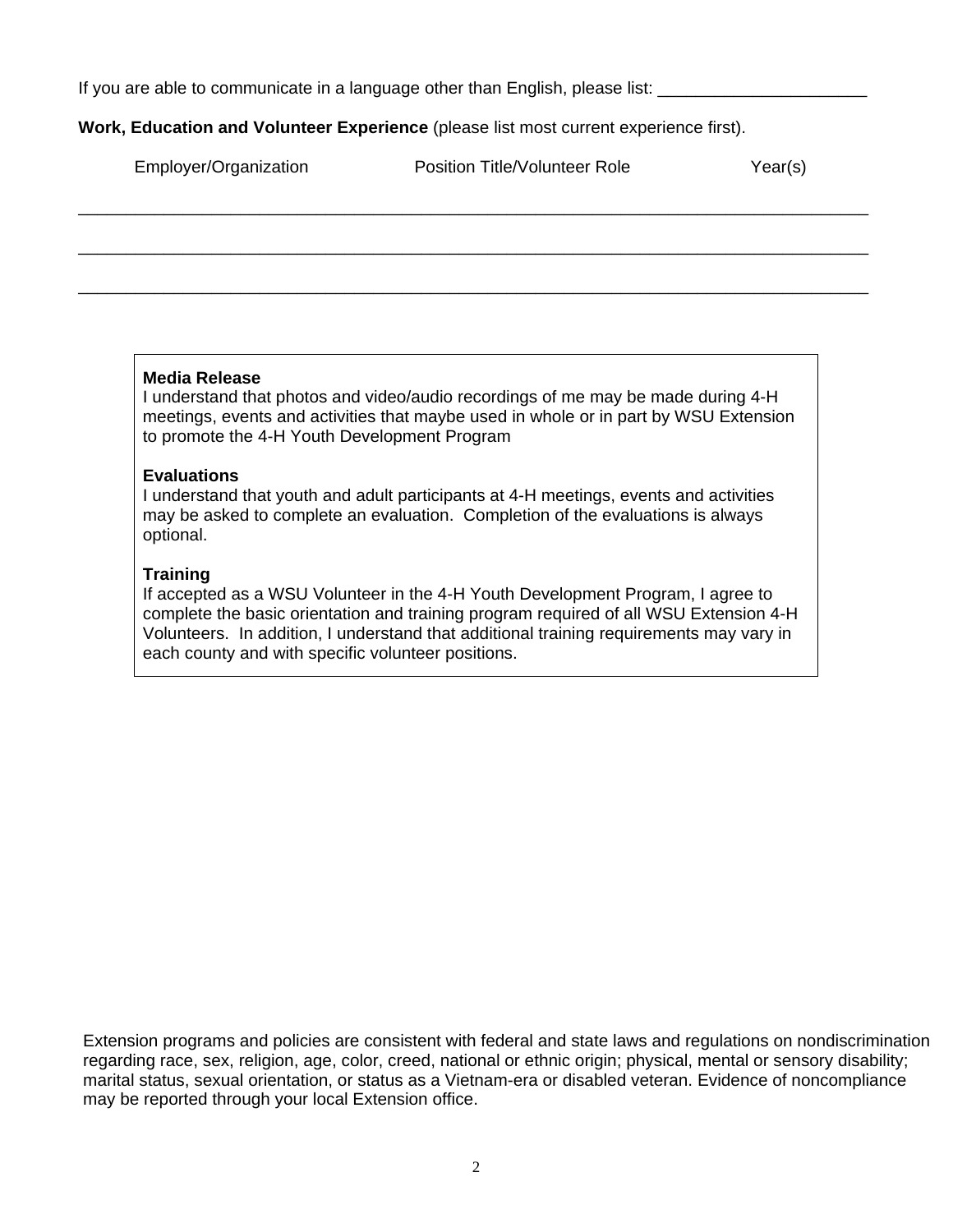### **WASHINGTON STATE UNIVERSITY EXTENSION VOLUNTEER APPLICATION FORM (To be completed by all** *potential* **volunteers) PART B**

| Name: $\frac{1}{\sqrt{1-\frac{1}{2}}\cdot\frac{1}{\sqrt{1-\frac{1}{2}}}}$ |                                                                      |                                                                                                                                                                                                         |
|---------------------------------------------------------------------------|----------------------------------------------------------------------|---------------------------------------------------------------------------------------------------------------------------------------------------------------------------------------------------------|
| (First)                                                                   | (Middle)                                                             | (Last)                                                                                                                                                                                                  |
| (Former Name (s))                                                         |                                                                      | (Legal or Preferred Name (s))                                                                                                                                                                           |
| Date of Birth (MM/DD/YY)                                                  |                                                                      | <b>Driver's License Number</b>                                                                                                                                                                          |
|                                                                           |                                                                      |                                                                                                                                                                                                         |
| <b>BACKGROUND DISCLOSURE</b>                                              |                                                                      |                                                                                                                                                                                                         |
| charge or finding, the date, and the court (s) involved.                  |                                                                      | Answer YES or NO to each listed item. If the answer is YES to any item, explain in the area provided, indicating the                                                                                    |
|                                                                           | 1. Convicted of any crime against children or other persons.         |                                                                                                                                                                                                         |
|                                                                           | ANSWER _________________ IF YES, EXPLAIN BELOW:                      | 2. Convicted of crimes relating to financial exploitation if the victim was a vulnerable adult.                                                                                                         |
|                                                                           | 3. Convicted of crimes related to drugs as defined in RCW 43.43.830. |                                                                                                                                                                                                         |
| physically abused any minor.                                              | ANSWER _____________________ IF YES, EXPLAIN BELOW:                  | 4. Found in any dependency action under RCW 13.34.040 to have sexually assaulted or exploited any minor or to have<br>一个小时,我们就是一个小时,我们就是一个小时,我们就是一个小时,我们就是一个小时,我们就是一个小时,我们就是一个小时,我们就是一个小时,我们就是一个小时,我们就是 |
| minor or to have physically abused any minor.                             | ANSWER __________________ IF YES, EXPLAIN BELOW:                     | 5. Found by a court in a domestic relations proceeding under Title 26 RCW to have sexually abused or exploited any                                                                                      |

*continued on next page*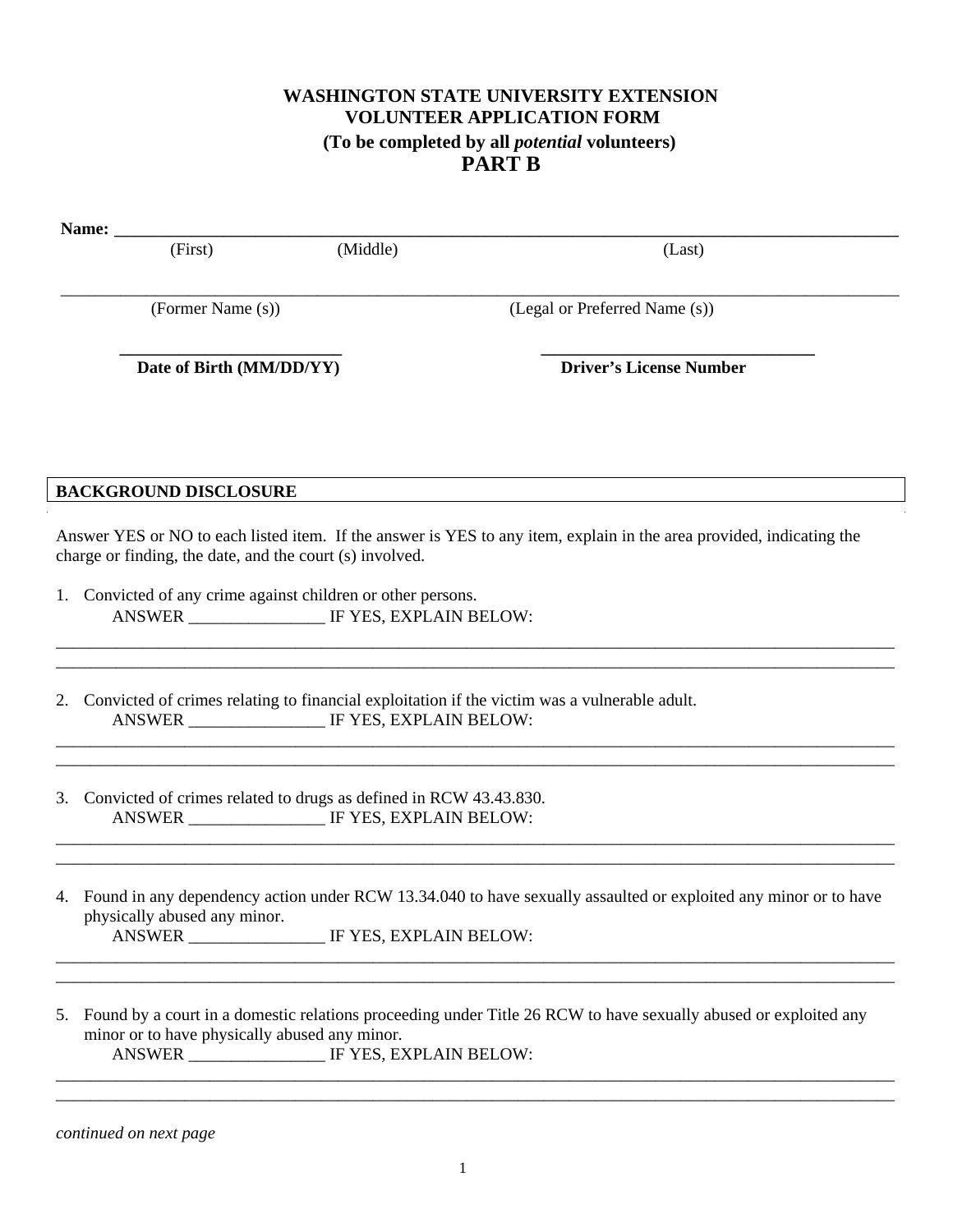|        | 6. Found in any disciplinary board final decision to have sexually or physically abused or exploited any minor or |  |
|--------|-------------------------------------------------------------------------------------------------------------------|--|
|        | developmentally disabled person or to have abused or financially exploited any vulnerable adult.                  |  |
| ANSWER | IF YES, EXPLAIN BELOW:                                                                                            |  |

\_\_\_\_\_\_\_\_\_\_\_\_\_\_\_\_\_\_\_\_\_\_\_\_\_\_\_\_\_\_\_\_\_\_\_\_\_\_\_\_\_\_\_\_\_\_\_\_\_\_\_\_\_\_\_\_\_\_\_\_\_\_\_\_\_\_\_\_\_\_\_\_\_\_\_\_\_\_\_\_\_\_\_\_\_\_\_\_\_\_\_\_\_\_\_\_\_\_ \_\_\_\_\_\_\_\_\_\_\_\_\_\_\_\_\_\_\_\_\_\_\_\_\_\_\_\_\_\_\_\_\_\_\_\_\_\_\_\_\_\_\_\_\_\_\_\_\_\_\_\_\_\_\_\_\_\_\_\_\_\_\_\_\_\_\_\_\_\_\_\_\_\_\_\_\_\_\_\_\_\_\_\_\_\_\_\_\_\_\_\_\_\_\_\_\_\_

\_\_\_\_\_\_\_\_\_\_\_\_\_\_\_\_\_\_\_\_\_\_\_\_\_\_\_\_\_\_\_\_\_\_\_\_\_\_\_\_\_\_\_\_\_\_\_\_\_\_\_\_\_\_\_\_\_\_\_\_\_\_\_\_\_\_\_\_\_\_\_\_\_\_\_\_\_\_\_\_\_\_\_\_\_\_\_\_\_\_

|                   | 7. Found by a court in a protection proceeding under chapter 74.34 RCW, to have abused or financially exploited a |  |
|-------------------|-------------------------------------------------------------------------------------------------------------------|--|
| vulnerable adult. |                                                                                                                   |  |
| ANSWER            | IF YES, EXPLAIN BELOW:                                                                                            |  |

\_\_\_\_\_\_\_\_\_\_\_\_\_\_\_\_\_\_\_\_\_\_\_\_\_\_\_\_\_\_\_\_\_\_\_\_\_\_\_\_\_\_\_\_\_\_\_\_\_\_\_\_\_\_\_\_\_\_\_\_\_\_\_\_\_\_\_\_\_\_\_\_\_\_\_\_\_\_\_\_\_\_\_\_\_\_\_\_\_\_

*Please note*: A criminal record will be considered as it relates to specifics of the volunteer position for which you are applying. A criminal record may prevent an individual from volunteering, depending on the nature of the offense.

#### **PERSONAL REFERENCES**

**References**: List non-family members who have knowledge of your skills, abilities, and qualifications. Individuals should have worked with you on projects and activities and/or have direct experience with or knowledge of your qualifications. Please provide complete addresses and phone numbers.

|                        |          | Relationship | Home Phone | <b>Work Phone</b> | Email |
|------------------------|----------|--------------|------------|-------------------|-------|
| Address: 1988 and 1988 |          |              |            |                   |       |
|                        | (Street) | (City)       | (State)    | (Zip)             |       |
|                        |          |              |            |                   |       |
|                        |          | Relationship | Home Phone | <b>Work Phone</b> | Email |
|                        |          |              |            |                   |       |
|                        | (Street) | (City)       | (State)    | (Zip)             |       |
|                        |          |              |            |                   |       |
|                        |          | Relationship | Home Phone | <b>Work Phone</b> | Email |
| Address:               |          |              |            |                   |       |
|                        | (Street) | (City)       | (State)    | (Zip)             |       |

*I authorize the contact of listed references and understand a criminal background check will be completed prior to final consideration of my application to volunteer. I understand that misrepresentation or omission of required information is just cause for non-appointment as a volunteer with Washington State University Extension. I understand that I serve at the pleasure of the Washington State University Extension and agree to abide by the policies of Washington State University Extension and individual program areas and to fulfill the volunteer responsibilities to the best of my ability.* 

*Applicant Signature: \_\_\_\_\_\_\_\_\_\_\_\_\_\_\_\_\_\_\_\_\_\_\_\_\_\_\_\_\_\_\_\_\_\_\_\_\_\_\_\_\_\_\_\_\_\_ Date: \_\_\_\_\_\_\_\_\_\_\_\_\_\_\_\_\_\_\_\_\_\_\_\_\_\_* 

Please return the application at your earliest convenience and contact us if you have any questions or wish further information. Thank you!

Extension programs and employment are available to all without discrimination. Evidence of noncompliance may be reported through your local Extension office.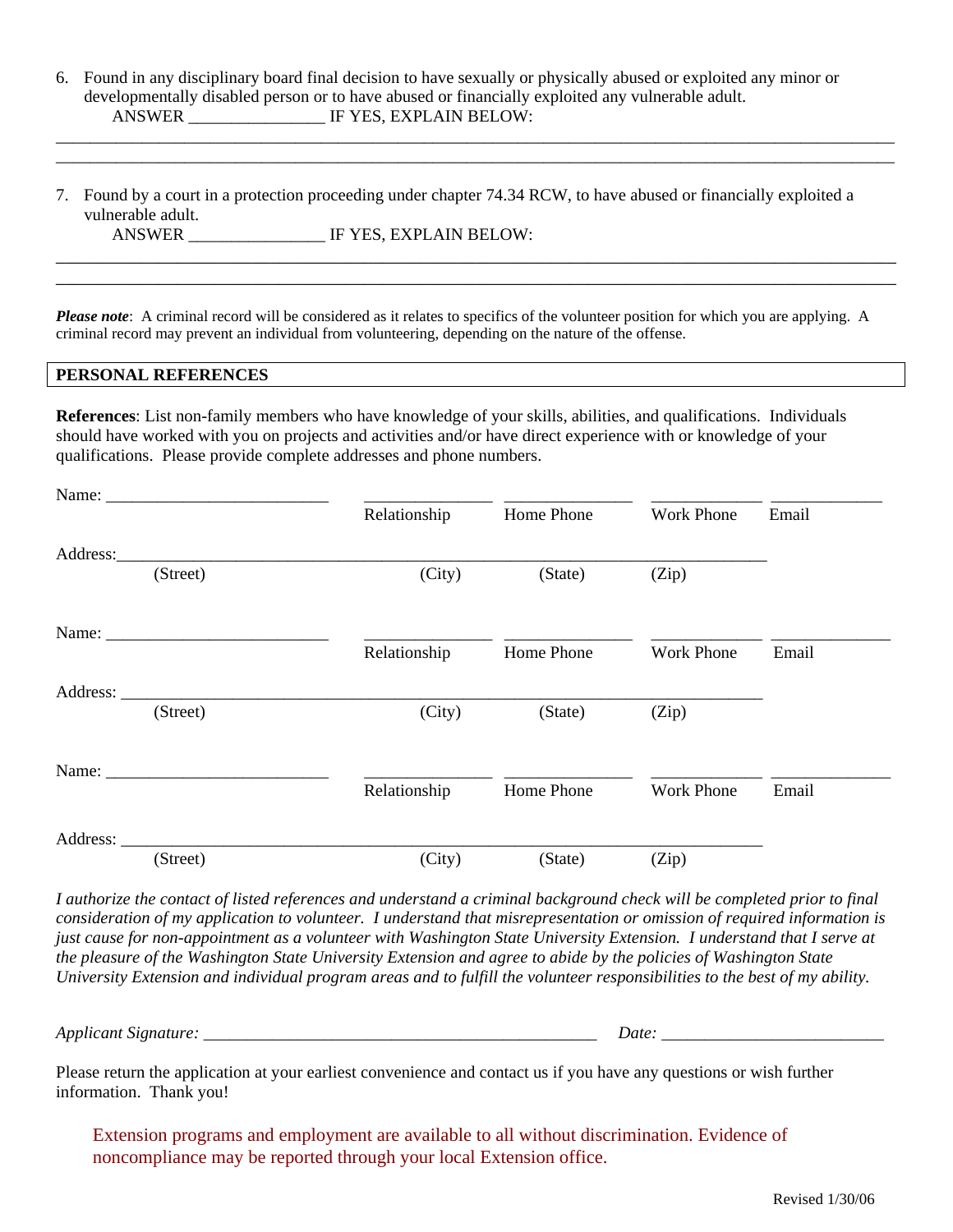# **DEFINITIONS FOR APPLICANT BACKGROUND DISCLOSURE**

### **APPENDIX A**

Washington State Cooperative Extension takes seriously its obligation to provide a safe atmosphere for all persons involved in youth activities. As you know, child abuse is of increasing concern to everyone. The purpose of this disclosure form is to implement the Washington Child and Adult abuse Information Act (Chapter 486, Laws of 1987). It is not our intent to discourage volunteers--after all, Cooperative Extension depends upon your support. We do wish, however, to do what we can to assure the well-being of youth participants.

The following RCW definitions are provided to accompany Part B of the WSU Extension Volunteer Application Form "Background Disclosure." *Item#* refers to the specific YES or NO question on the application. Complete index and listings of all RCWs can be found at the Washington State Legislature web site [\(http://www.leg.wa.gov/RC'WJ\)](http://www.leg.wa.gov/RC)

### *Item #3:*

**43.43.830(5):** "Crime against children or other persons" means a conviction of any of the following offenses: Aggravated murder, first or second degree murder; first or second degree kidnapping; first, second, or third degree assault; first, second, or third degree assault of a child; first, second, or third degree rape; first, second, or third degree rape of a child; first or second degree robbery; first degree arson; first degree burglary; first or second degree manslaughter; first or second degree extortion; indecent liberties; incest; vehicular homicide; first degree promoting prostitution; communication with a minor; unlawful imprisonment; simple assault; sexual exploitation of minors; first or second degree criminal mistreatment; endangerment with a controlled substance; child abuse or neglect as defined in RCW 26.44.020; first or second degree custodial interference; first or second degree custodial sexual misconduct; malicious harassment; first, second, or third degree child molestation; first or second degree sexual misconduct with a minor; patronizing a juvenile prostitute; child abandonment; promoting pornography; selling or distributing erotic material to a minor; custodial assault; violation of child abuse restraining order; child buying or selling; prostitution; felony indecent exposure; criminal abandonment; or any of these crimes as they may be renamed in the future.

## *Item #4:*

**13.34.040:** Petition to court to deal with dependent child.

- 1) Any person may file with the clerk of the superior court a petition showing that there is within the county, or residing within the county, a dependent child and requesting that the superior court deal with such child as provided in this chapter. There shall be no fee for filing such petitions.
- 2) In counties having paid probation officers, these officers shall, to the extent possible, first determine if a petition is reasonably justifiable. Each petition shall be verified and contain a statement of facts constituting a dependency, and the names and residence, if known to the petitioner, of the parents, guardian, or custodian of the alleged dependent child.